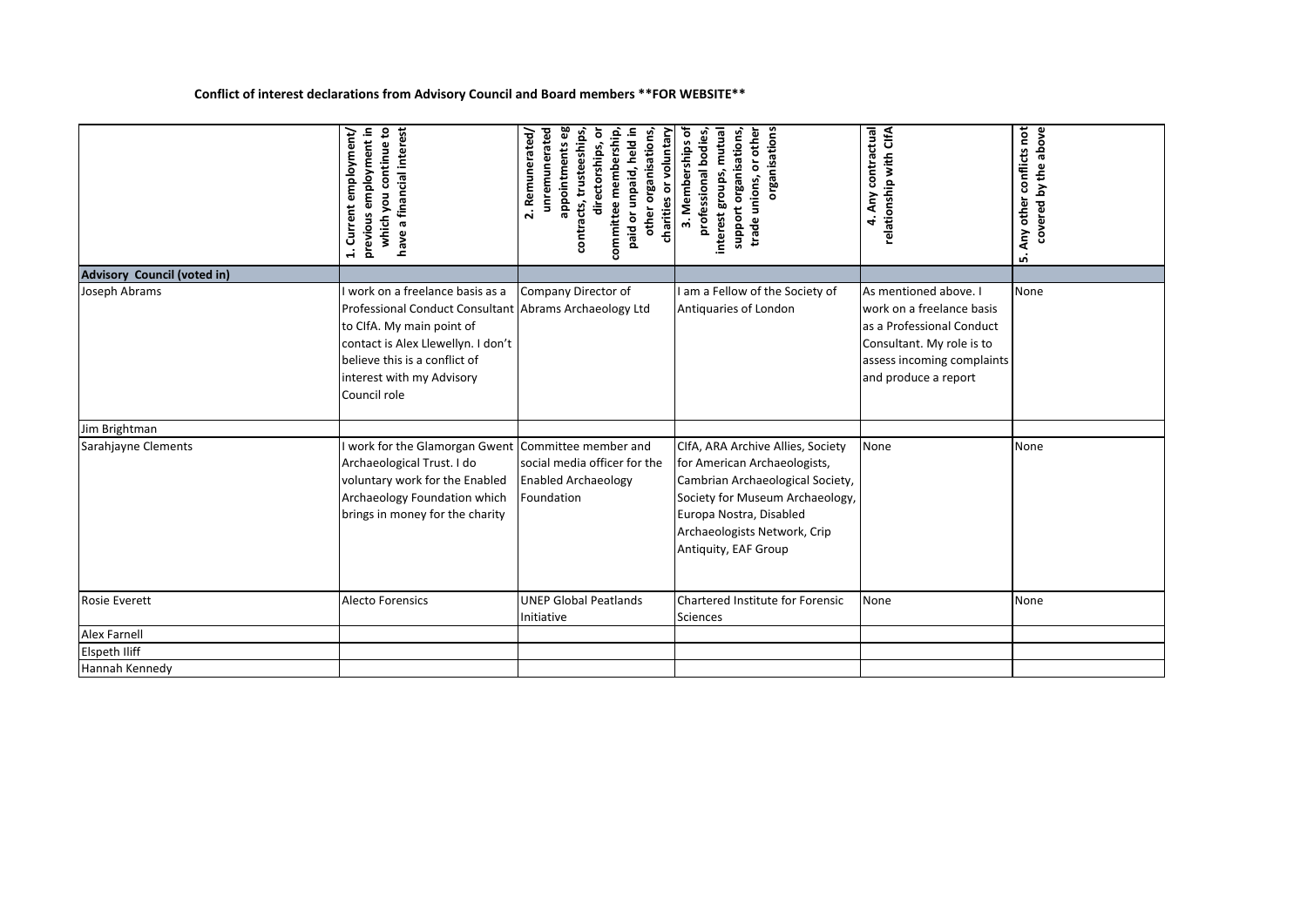| <b>Edmund Lee</b>    | Sector Resilience Manager at<br>Historic England. In this capacity | None                              | Prospect Union Member         | None                            | None |
|----------------------|--------------------------------------------------------------------|-----------------------------------|-------------------------------|---------------------------------|------|
|                      | I am asked to comment on grant                                     |                                   |                               |                                 |      |
|                      | applications, project designs etc                                  |                                   |                               |                                 |      |
|                      | from external partners,                                            |                                   |                               |                                 |      |
|                      | including those from CIFA. I will                                  |                                   |                               |                                 |      |
|                      | make                                                               |                                   |                               |                                 |      |
|                      | clear my role on AC where I am                                     |                                   |                               |                                 |      |
|                      | called on to do this. I will make                                  |                                   |                               |                                 |      |
|                      | clear this role in discussion of                                   |                                   |                               |                                 |      |
|                      | Historic England grant funding at                                  |                                   |                               |                                 |      |
|                      | AC where this occurs                                               |                                   |                               |                                 |      |
|                      |                                                                    |                                   |                               |                                 |      |
|                      |                                                                    |                                   |                               |                                 |      |
|                      |                                                                    |                                   |                               |                                 |      |
| Roger Leech          |                                                                    |                                   |                               |                                 |      |
| Raquel Margalef      | Senior Post-Excavation                                             | Committee member of               | Early Textile Study Group     | None                            | None |
|                      | Supervisor - Network                                               | Lincoln Archaeology Group         |                               |                                 |      |
|                      | Archaeology. Archaeological                                        |                                   |                               |                                 |      |
|                      | Fieldwork Direction - Bishop                                       |                                   |                               |                                 |      |
|                      | Grosseteste University                                             |                                   |                               |                                 |      |
| Stephen McLeod       | None                                                               | None                              | None                          | None                            | None |
| Liam McQuillan       | <b>Employed in Department for</b>                                  | None                              | Member of CIfA                | None                            | None |
|                      | Communities (NI), Historic                                         |                                   | Member of the Medieval        |                                 |      |
|                      | <b>Environment Division</b>                                        |                                   | Settlement Reseach Group      |                                 |      |
|                      |                                                                    |                                   | Member of the Ulster          |                                 |      |
|                      |                                                                    |                                   | Archaeological Society        |                                 |      |
| Elizabeth Murray     | WSP - Principal Heritage                                           | None                              | Only CIfA                     | None                            | None |
|                      | Consultant                                                         |                                   |                               |                                 |      |
| <b>Stuart Palmer</b> | Archaeology Warwickshire is a                                      | <b>Trustee and Board Director</b> | Member of the Birmingham and  | None                            | None |
|                      | trading service within                                             | of The Rollright Trust            | Warwickshire Archaeological   |                                 |      |
|                      | <b>Warwickshire County Council</b>                                 | Board Director of the             | Society                       |                                 |      |
|                      |                                                                    | Federation of                     |                               |                                 |      |
|                      |                                                                    | Archaeological Managers           |                               |                                 |      |
|                      |                                                                    | and Employers                     |                               |                                 |      |
| <b>Helen Parslow</b> |                                                                    |                                   |                               |                                 |      |
| Sam Paul             | Sam Paul Heritage                                                  | None                              | Society for Museum Archeology | Curenty undercontract with None |      |
|                      |                                                                    |                                   |                               | CIfA to manage the              |      |
|                      |                                                                    |                                   |                               | 'Negative Archives' project     |      |
|                      |                                                                    |                                   |                               | and produce contebt for         |      |
|                      |                                                                    |                                   |                               | the website                     |      |
| Paul Riccoboni       |                                                                    |                                   |                               |                                 |      |
| <b>Roger Thomas</b>  |                                                                    |                                   |                               |                                 |      |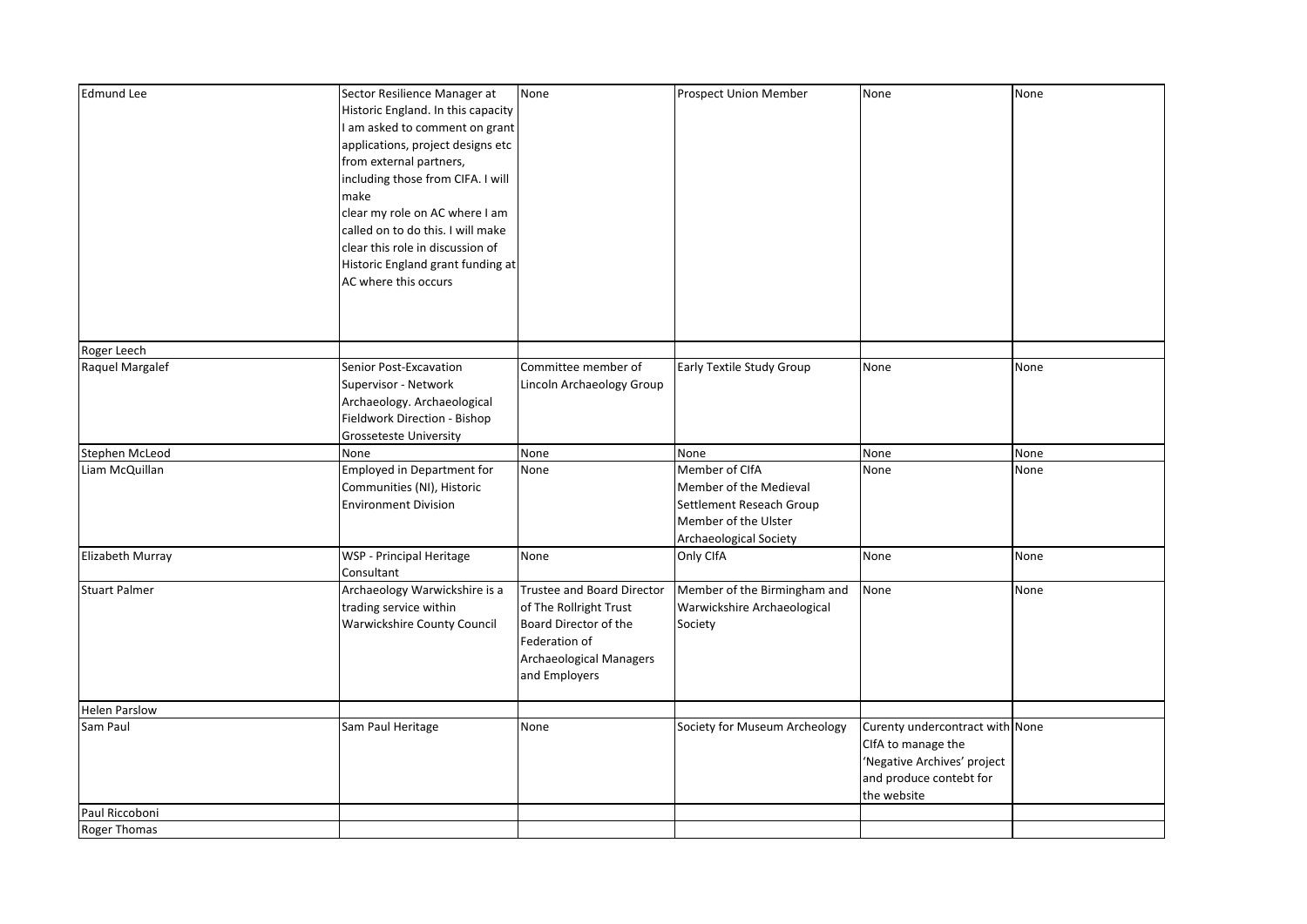| Gemma Ward   |                          |                             |                                   |                                |  |
|--------------|--------------------------|-----------------------------|-----------------------------------|--------------------------------|--|
| Sadie Watson | I am an employee of MOLA | I have a voluntary rep role | I am a member of Prospect         | I am an asssessor for NVQ None |  |
|              |                          | in Prospect Archaeologists  | Archaeologists Branch             | <b>Archaeological Practice</b> |  |
|              |                          | <b>Branch</b>               | I am an elected Fellow of Society |                                |  |
|              |                          |                             | of Antiquaries of London          |                                |  |
|              |                          |                             |                                   |                                |  |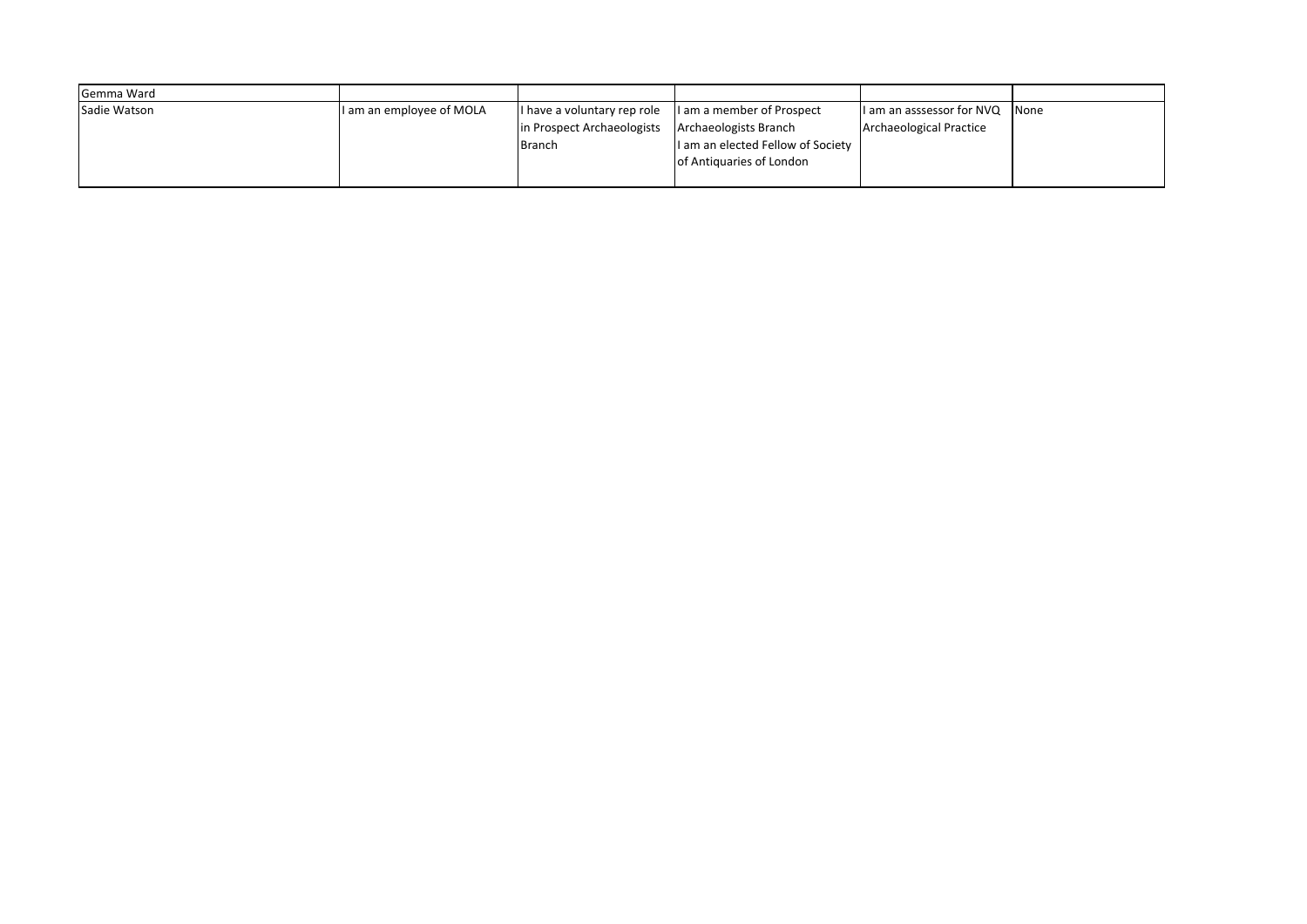| <b>Advisory Council (Group reps)</b>         |                                                                                                                                    |                                                                                                                                            |                                                                                                                                                                                                                                         |                                               |                                                                                                              |
|----------------------------------------------|------------------------------------------------------------------------------------------------------------------------------------|--------------------------------------------------------------------------------------------------------------------------------------------|-----------------------------------------------------------------------------------------------------------------------------------------------------------------------------------------------------------------------------------------|-----------------------------------------------|--------------------------------------------------------------------------------------------------------------|
| Vacant (International Practice)              |                                                                                                                                    |                                                                                                                                            |                                                                                                                                                                                                                                         |                                               |                                                                                                              |
| Lindsey Buster (Scottish Group)              | University of York<br>Canterbury Christ Church<br>University                                                                       | Member of the Society of<br>Antiquaries of Scotland<br><b>Editorial Advisory Board</b>                                                     | Member of the European<br>Association of Archaeologists<br>Member of the Prehistoric<br>Society<br>Fellow of the Society of<br>Antiquaries of Scotland                                                                                  | None                                          | None                                                                                                         |
| Sharon Clough (Human Osteoarchaeology)       |                                                                                                                                    |                                                                                                                                            |                                                                                                                                                                                                                                         |                                               |                                                                                                              |
| Claire Corkill (Early Careers)               | Development Manager, Council<br>for British Archaeology                                                                            | <b>CBA Rep and Grants</b><br>Yorkshire, member of CBA<br>North West                                                                        | SPMA. Throuh role at CBA:<br>committee member for CBA Heritage & Welbeing Working<br>Group, Secretariat responsibilities<br>for The Archaeology Forum,<br>Secretariat and research<br>responsibilities for University<br>Archaeology UK | Employee of CBA with<br>whom ClfA have an MOU | None                                                                                                         |
| Judith Doyle (Wales/Cymru)                   | Current Employment:<br>Stewardship Officer/Deputy<br>Chief Executive Officer<br>(supplementary role to the<br>Stewardship Officer) | Archaeological Advisor to<br>the Swansea and Brecon<br>Diocesan Advisory<br>Committee -<br>unremunerated, comes<br>under GGAT/Cadw funding | MCIfA, Prospect Union Member                                                                                                                                                                                                            | None                                          | None                                                                                                         |
| <b>Gary Duckers (Information Management)</b> |                                                                                                                                    |                                                                                                                                            |                                                                                                                                                                                                                                         |                                               |                                                                                                              |
| Deborah Fox (Archives)                       |                                                                                                                                    |                                                                                                                                            |                                                                                                                                                                                                                                         |                                               |                                                                                                              |
| Evelyne Godfrey (Research and Impact)        |                                                                                                                                    |                                                                                                                                            |                                                                                                                                                                                                                                         |                                               |                                                                                                              |
| Peter Guest TBC (Finds Group)                |                                                                                                                                    |                                                                                                                                            |                                                                                                                                                                                                                                         |                                               |                                                                                                              |
| Sarah Hannon-Bland (Project Management)      |                                                                                                                                    |                                                                                                                                            |                                                                                                                                                                                                                                         |                                               |                                                                                                              |
| Karl Harrison (Forensic)                     |                                                                                                                                    |                                                                                                                                            |                                                                                                                                                                                                                                         |                                               |                                                                                                              |
| Jeremy Lake (Buildings)                      |                                                                                                                                    |                                                                                                                                            |                                                                                                                                                                                                                                         |                                               |                                                                                                              |
| Hefin Meara (Marine)                         | I am a full time employee of<br><b>Historic England</b>                                                                            | am the Treasurer of my<br>local dive club Cirencester<br>Dolphin (BSAC branch 1145)                                                        | I am a member of the Nautical<br><b>Archaeology Society</b>                                                                                                                                                                             | None                                          | My wife, Rosey Meara, is<br>an Associate Archaeology<br>& Heritage Consultant at<br><b>CSA Environmental</b> |
| Aisling Nash (GAG)                           |                                                                                                                                    |                                                                                                                                            |                                                                                                                                                                                                                                         |                                               |                                                                                                              |
| Lucy Parker (Geophysics)                     | AHRC funded PhD student with<br>Bournemouth University and<br><b>Historic England</b>                                              | GeoSIG                                                                                                                                     | CIfA, ISAP, Prospect                                                                                                                                                                                                                    | None                                          | None                                                                                                         |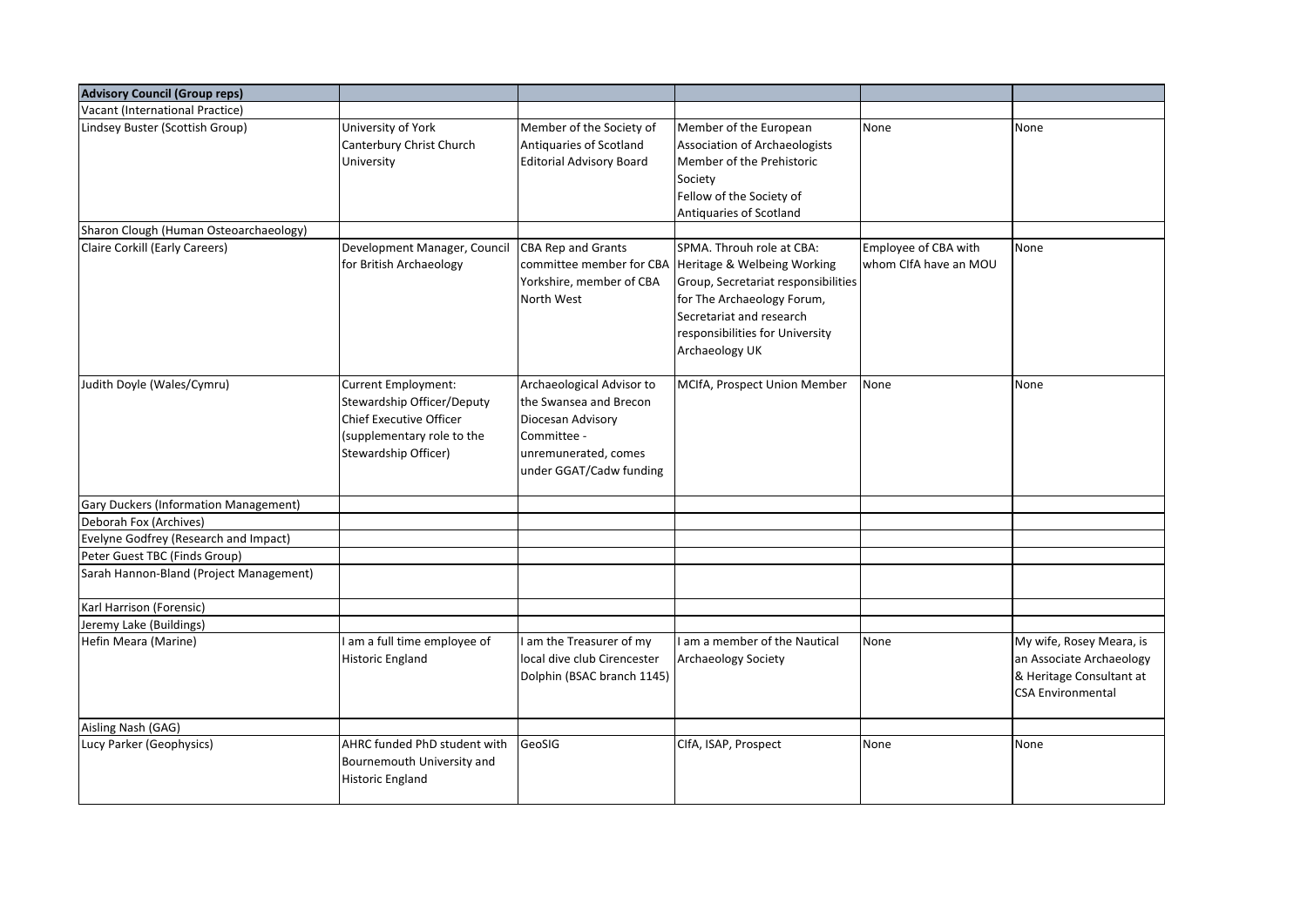| Annie Partridge (Voluntary & community) | Isle Heritage CIC (current<br>employer)                                                     | CIfA Volunteer and<br>Community SIG Treasurer<br>Co-director of Isle Heritage<br><b>CIC</b><br>Learning and Engagement<br>committee member of Kent                                                                                                                                                            | CIfA only                                                                                                                  | None | None |
|-----------------------------------------|---------------------------------------------------------------------------------------------|---------------------------------------------------------------------------------------------------------------------------------------------------------------------------------------------------------------------------------------------------------------------------------------------------------------|----------------------------------------------------------------------------------------------------------------------------|------|------|
|                                         |                                                                                             | Archaeological Society                                                                                                                                                                                                                                                                                        |                                                                                                                            |      |      |
| Christina Reade (London)                |                                                                                             |                                                                                                                                                                                                                                                                                                               |                                                                                                                            |      |      |
| Ben Saunders (Diggers' Forum)           |                                                                                             |                                                                                                                                                                                                                                                                                                               |                                                                                                                            |      |      |
| Michaela Schauer (Deutschland)          |                                                                                             |                                                                                                                                                                                                                                                                                                               |                                                                                                                            |      |      |
| Vacant (Australia) NO SEAT AVAILABLE    |                                                                                             |                                                                                                                                                                                                                                                                                                               |                                                                                                                            |      |      |
| <b>Board of Directors members</b>       |                                                                                             |                                                                                                                                                                                                                                                                                                               |                                                                                                                            |      |      |
| Stephen Carter (Chair)                  | am an employee of Headland<br>Archaeology                                                   | am the Assistant Director<br>School for Archaeology<br>Scotland                                                                                                                                                                                                                                               | am a fellow of the Society of<br>of the Archaeology Summer Antiquaries of Scotland and a<br>member of Archaeology Scotland | None | None |
| Ann Bevitt (Lay Director)               |                                                                                             |                                                                                                                                                                                                                                                                                                               |                                                                                                                            |      |      |
| Dave Bolton (Treasurer)                 | Joint owner (with my wife Sue<br>Bolton) and Company Secretary<br>of Bolton Consultancy Ltd | Self - None                                                                                                                                                                                                                                                                                                   | Self - None. Sue Bolton - Fellow of None<br>The Society of Dyers and<br>Colourists                                         |      | None |
| Victoria Bryant                         |                                                                                             |                                                                                                                                                                                                                                                                                                               |                                                                                                                            |      |      |
| Penelope Foreman                        | Community Archaeologist,<br>Clwyd Powys Archaeological<br>Trust                             | Chair of trustees, Offa's<br><b>Dyke Association</b><br>Board member, Association<br>for Industrial Archaeology<br>(Young Members' Board)<br>Trustee, National Coal<br>Mining Museum for England<br>(as of 12th November 2021<br>AGM)<br><b>Executive Committee</b><br>member, Prospect<br>Archaeology Branch | Prospect Archaeology Branch                                                                                                | None | None |